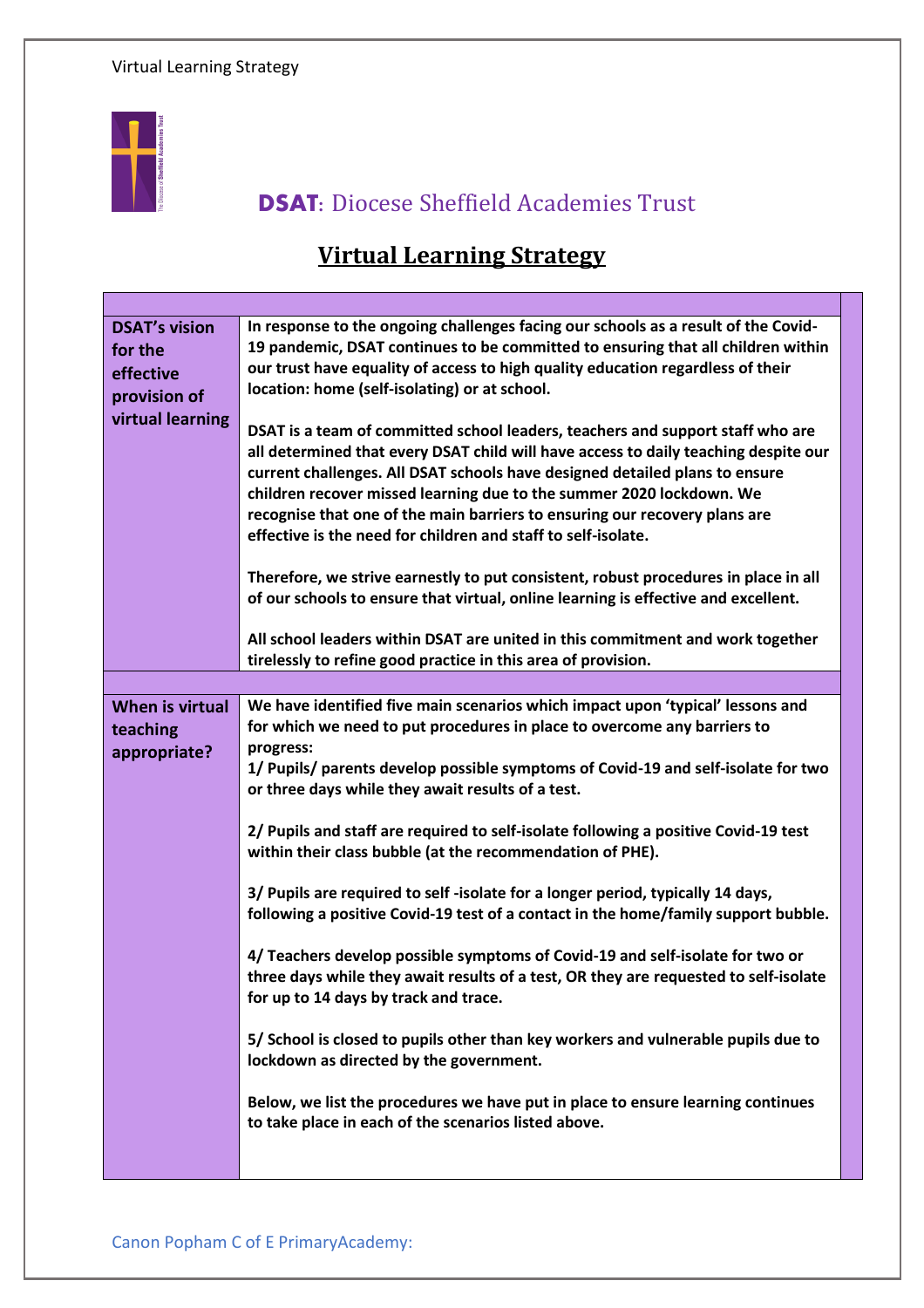| The detailed<br>picture:<br><b>Strategy 1</b>        | 1/ Pupils/ parents develop possible symptoms of Covid-19 and self-isolate for two or<br>three days while they await results of a test.<br>On day 1 and upon hearing that the child is self-isolating, teachers message the child's<br>parent on Class dojo or Class e mail, giving details of additional learning tasks being<br>provided alongside making sure that they read and practice their spellings.<br>On day 2 and day 3, teachers will need to provide more structured activities, such as<br>sending specific work linked in to what the class is currently learning and any notes to<br>support parents. |
|------------------------------------------------------|-----------------------------------------------------------------------------------------------------------------------------------------------------------------------------------------------------------------------------------------------------------------------------------------------------------------------------------------------------------------------------------------------------------------------------------------------------------------------------------------------------------------------------------------------------------------------------------------------------------------------|
|                                                      |                                                                                                                                                                                                                                                                                                                                                                                                                                                                                                                                                                                                                       |
| <b>The detailed</b><br>picture:<br><b>Strategy 2</b> | 2/ Pupils and staff are required to self-isolate following a positive Covid-19 test within<br>their class bubble (at the recommendation of PHE).                                                                                                                                                                                                                                                                                                                                                                                                                                                                      |
|                                                      | Before children are sent home, the class teacher will need to provide them with a 'to go<br>pack.' This needs to be prepared in advance of the event.                                                                                                                                                                                                                                                                                                                                                                                                                                                                 |
|                                                      | In this wallet, provide children with:<br>Pencil cases                                                                                                                                                                                                                                                                                                                                                                                                                                                                                                                                                                |
|                                                      | A couple of reading books or access to Bug Club for reading (allocated at the child's<br>level)                                                                                                                                                                                                                                                                                                                                                                                                                                                                                                                       |
|                                                      | Workbooks - either the pupil English or maths books OR an exercise book/ paper in the<br>pack for all the work to be recorded in.<br>Any worksheets to be used for the next fortnight. Do not assume parents can print.<br>Any spelling work sheets                                                                                                                                                                                                                                                                                                                                                                   |
|                                                      | Staff from within the bubble need similar access to a pack of teaching materials/<br>worksheets being used by the children.                                                                                                                                                                                                                                                                                                                                                                                                                                                                                           |
|                                                      | During the two-week period, the class teacher and teaching assistants will be delivering<br>zoom or TEAMS lessons. This will include break- out sessions where needed for pupils<br>with SEND who have 1-1 adult support or specific needs.                                                                                                                                                                                                                                                                                                                                                                           |
|                                                      | Example of good practice when this happens:                                                                                                                                                                                                                                                                                                                                                                                                                                                                                                                                                                           |
|                                                      | To maintain as much normality as possible during the period of closure, we would<br>recommend the following or similar structure for the virtual teaching day:                                                                                                                                                                                                                                                                                                                                                                                                                                                        |
|                                                      | 45 minutes -1 hour lesson and independent work via Zoom<br>45 minute -1 hour lesson and independent work via Zoom                                                                                                                                                                                                                                                                                                                                                                                                                                                                                                     |
|                                                      | 20 break -Game with family member inside/outside                                                                                                                                                                                                                                                                                                                                                                                                                                                                                                                                                                      |
|                                                      | 45 minutes -1 hour lesson and independent work via Zoom<br>30 minutes lunch together as a family.                                                                                                                                                                                                                                                                                                                                                                                                                                                                                                                     |
|                                                      | 45 minutes -1 hour lesson and independent work via Zoom<br>10-15 minute break.                                                                                                                                                                                                                                                                                                                                                                                                                                                                                                                                        |
|                                                      | 1 hour of reading/ spellings practice or maths games such as TT Rockstars or<br>Numbots or revision.                                                                                                                                                                                                                                                                                                                                                                                                                                                                                                                  |
|                                                      | Access to any zoom collective worship sessions being viewed in school that<br>day. Assemblies will be about 15 minutes long and are ideal to watch together with<br>other family members at a time to suit your family.                                                                                                                                                                                                                                                                                                                                                                                               |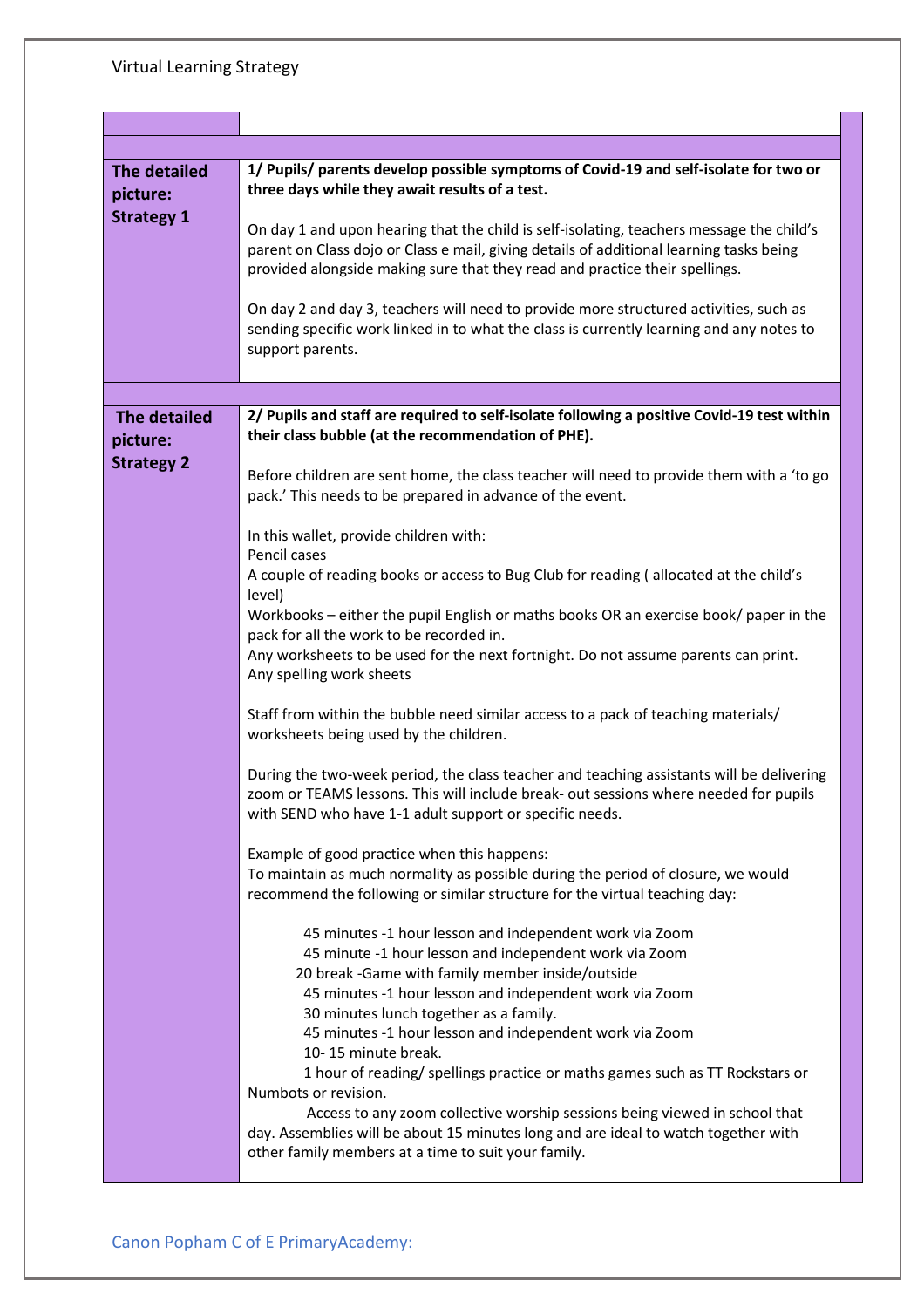| <b>The detailed</b><br>picture:<br><b>Strategy 3</b> | 3/ Pupils are required to self-isolate for a longer period, typically 14 days, following a<br>positive Covid-19 test of a contact in the home/family support bubble or if they need<br>to quarantine following a holiday.                                                                                                                                                                                                                                                                                                                                |
|------------------------------------------------------|----------------------------------------------------------------------------------------------------------------------------------------------------------------------------------------------------------------------------------------------------------------------------------------------------------------------------------------------------------------------------------------------------------------------------------------------------------------------------------------------------------------------------------------------------------|
|                                                      | DSAT has set up a Virtual Teaching Programme to remove any barriers to progress<br>caused by this scenario, as we recognise that the class teacher cannot teach the child<br>virtually while also teaching full time in the classroom. A Virtual Teacher has been<br>employed by DSAT and with the full support and commissioning from trust Head<br>teachers. A system for referring a pupil to the VTP (Virtual Teacher Programme) is in<br>place, and online lessons are delivered to all pupils referred in year group classes via<br>Zoom or TEAMS. |
|                                                      | The Virtual Teacher is an experienced practitioner who is able to deliver high quality<br>lessons for pupils of all ages.                                                                                                                                                                                                                                                                                                                                                                                                                                |
|                                                      | This strategy is deployed as soon as a pupil is identified as having to self-isolate for up<br>to 14 days, and typically starts on the 3 <sup>rd</sup> day of self-isolating when a positive Covid-19<br>has confirmed that absence will be longer than 2/3 days.                                                                                                                                                                                                                                                                                        |
|                                                      |                                                                                                                                                                                                                                                                                                                                                                                                                                                                                                                                                          |
|                                                      |                                                                                                                                                                                                                                                                                                                                                                                                                                                                                                                                                          |
| <b>The detailed</b><br>picture:<br><b>Strategy 4</b> | 4/ Teachers develop possible symptoms of Covid-19 and self-isolate for two or three<br>days while they await results of a test, OR they are requested to self-isolate for up to<br>14 days by track and trace.                                                                                                                                                                                                                                                                                                                                           |
|                                                      | The school considers using the following model where appropriate:                                                                                                                                                                                                                                                                                                                                                                                                                                                                                        |
|                                                      | Other teaching assistants where appropriate have oversight of the class to minimise<br>bringing other adults to the bubble, therefore keeping the school community safer (this<br>is not always possible).                                                                                                                                                                                                                                                                                                                                               |
|                                                      | The class teacher delivers online lessons (zooms/TEAMS) live into the class throughout<br>the school day, teaching discreet lessons in short sections, with other adults in class<br>supporting children to complete related activities.                                                                                                                                                                                                                                                                                                                 |
|                                                      | Other children in the class who are self-isolating at the time join the class for the zoom<br>lessons from home.                                                                                                                                                                                                                                                                                                                                                                                                                                         |
|                                                      |                                                                                                                                                                                                                                                                                                                                                                                                                                                                                                                                                          |
| <b>The detailed</b><br>picture:<br><b>Strategy 5</b> | 5/ School closes to all pupils other than key workers and vulnerable pupils at the<br>request of the government due to lockdown.                                                                                                                                                                                                                                                                                                                                                                                                                         |
|                                                      | Where possible, children are provided with a pack for home to include basic stationary<br>materials and any curriculum resources appropriate to year group.                                                                                                                                                                                                                                                                                                                                                                                              |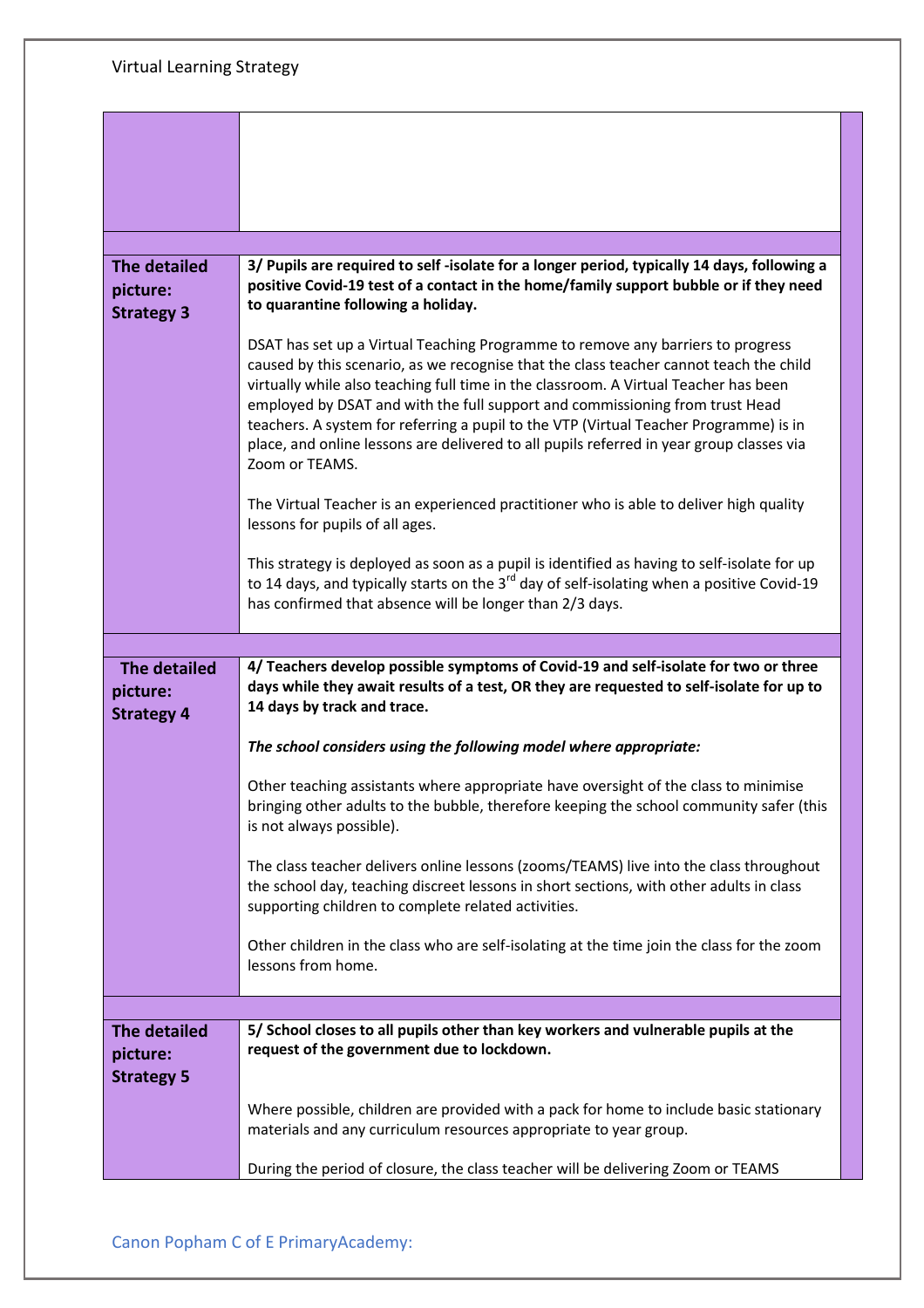## Virtual Learning Strategy

|                | lessons. Children in key worker and vulnerable children provision will also access the                                                                                              |
|----------------|-------------------------------------------------------------------------------------------------------------------------------------------------------------------------------------|
|                | teacher live lessons, with teaching assistants or other staff where available supporting<br>the key worker provision and supporting children to access the same learning activities |
|                | as those at home.                                                                                                                                                                   |
|                | To maintain as much normality as possible during the period of closure, we would<br>recommend following a similar structure to the usual teaching day online, with teachers         |
|                | teaching remotely throughout the day, allowing for breaks and lunch.                                                                                                                |
|                |                                                                                                                                                                                     |
|                | As a minimum, children should have access to live lessons and follow up tasks with the<br>teacher for at least 3 hours a day and up to 5 hours a day. Younger children may need     |
|                | shorter sessions than older children.                                                                                                                                               |
|                | Lessons should include opportunity for interaction with the teacher, feedback and                                                                                                   |
|                | support for those times that children are 'stuck'. Lessons should include core subjects                                                                                             |
|                | plus lessons linked to the wider curriculum.                                                                                                                                        |
|                | Good practice allows for children to be 'present' in lessons throughout the day so that                                                                                             |
|                | parents are able to continue to work at home safe in the knowledge that children are                                                                                                |
|                | accessing lessons throughout the day and getting the support they need from the<br>teacher. It is important that printing is kept to a minimum or not needed at all at home.        |
|                |                                                                                                                                                                                     |
|                | Example of good practice when this happens- taken from Y6 timetable:<br>8:45- 9:15 Morning Task                                                                                     |
|                | 9:15 Reading lesson and independent set work                                                                                                                                        |
|                | 10:30 English lesson                                                                                                                                                                |
|                | 11am Break                                                                                                                                                                          |
|                | 11:15am English lesson follow up work                                                                                                                                               |
|                | 11:45 - Maths lesson                                                                                                                                                                |
|                | 12:20- Lunchtime                                                                                                                                                                    |
|                | 1:00 - Maths lesson follow up work                                                                                                                                                  |
|                | 1:30 - Other curriculum area lesson                                                                                                                                                 |
|                |                                                                                                                                                                                     |
|                | Followed by independent reading time/spelling practice/ maths games such as TT                                                                                                      |
|                | Rockstars or Numbots                                                                                                                                                                |
|                | Assembly recording available for family to watch together every afternoon.                                                                                                          |
|                |                                                                                                                                                                                     |
| How will we    | Each school in the trust plans systematic monitoring of virtual learning, focusing on                                                                                               |
| ensure virtual | monitoring the effectiveness of provision strategy 1-5 above.                                                                                                                       |
| learning is    | Each school know their children well and are able to identify who needs additional                                                                                                  |
| effective?     | support to access virtual learning at home (for example, through provision of laptops).                                                                                             |
|                | The Head of School Improvement for DSAT has oversight of the Virtual Teaching                                                                                                       |
|                | Programme and works with the Virtual Teacher to ensure provision is of a high                                                                                                       |
|                | standard.                                                                                                                                                                           |
|                | All teachers and leadership within DSAT have appraisal targets linked to the delivery of                                                                                            |
|                | high-quality virtual learning.                                                                                                                                                      |